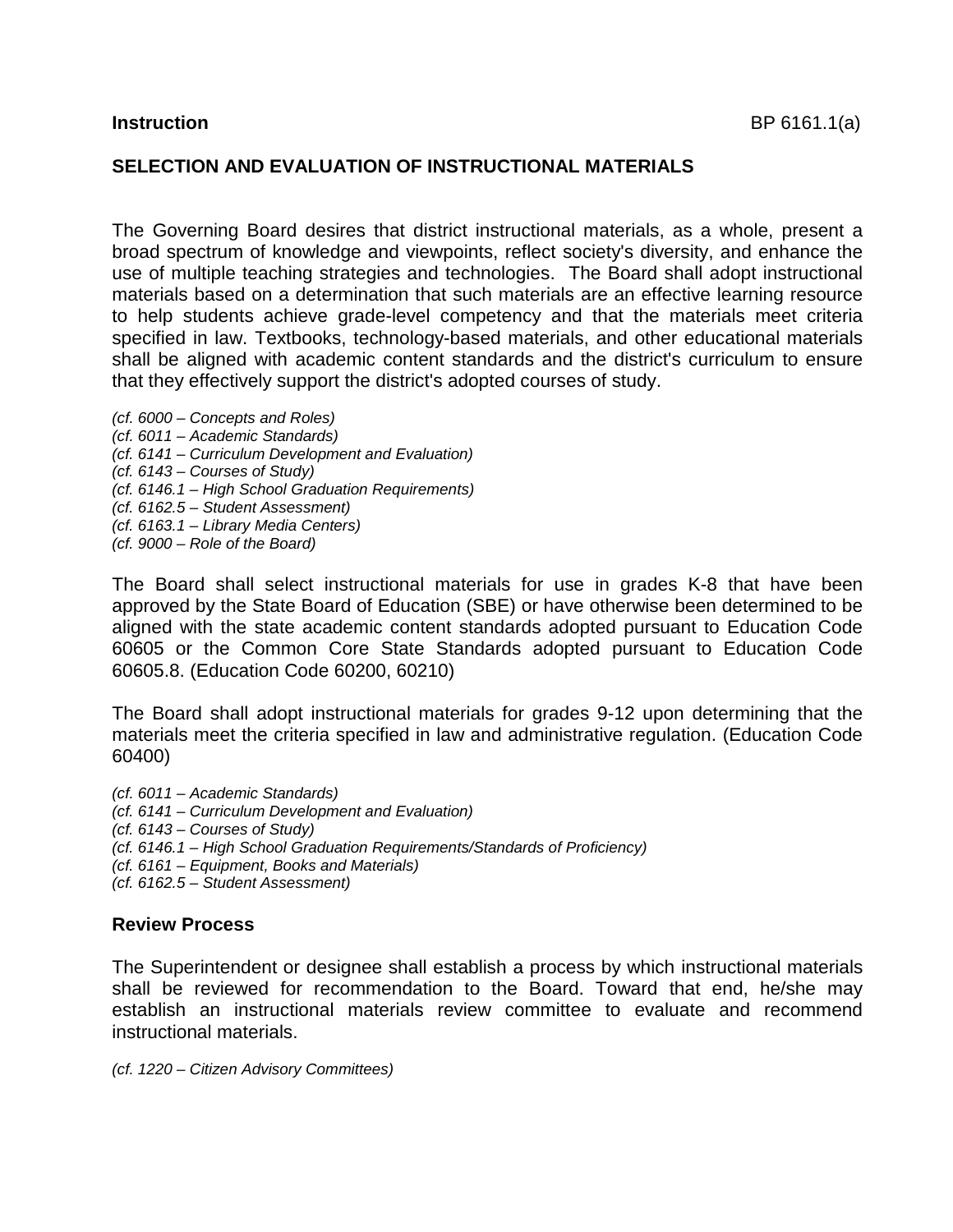The review process shall involve teachers in a substantial manner and shall also encourage the participation of parents/guardians and community members. (Education Code 60002)

*(cf. 6020 – Parent Involvement)* 

In addition, the instructional materials review committee may include administrators, other staff who have subject-matter expertise, and students as appropriate.

If the district chooses to use instructional materials for grades K-8 that have not been adopted by the SBE, the Superintendent or designee shall ensure that the majority of the participants in the district's review process are classroom teachers who are assigned to the subject area or grade level of the materials. (Education Code 60210)

All recommended instructional materials shall be available for public inspection at the district office.

*(cf. 5020 – Parent Rights and Responsibilities)* 

Individuals who participate in the selection or review of instructional materials shall not have a conflict of interest, as defined in administrative regulation, in the materials being reviewed.

*(cf. 9270 – Conflict of Interest)* 

The district may pilot instructional materials using a representative sample of classrooms for a specified period of time during a school year in order to determine how well the materials support the district's curricular goals and academic standards. Feedback from teachers piloting the materials shall be made available to the Board before the materials are adopted.

### **Public Hearing on Sufficiency of Instructional Materials**

The Board shall annually conduct one or more public hearings on the sufficiency of the district's textbooks and other instructional materials.

The hearing shall take place on or before the end of the eighth week from the first day students attend school for that year. (Education Code 60119).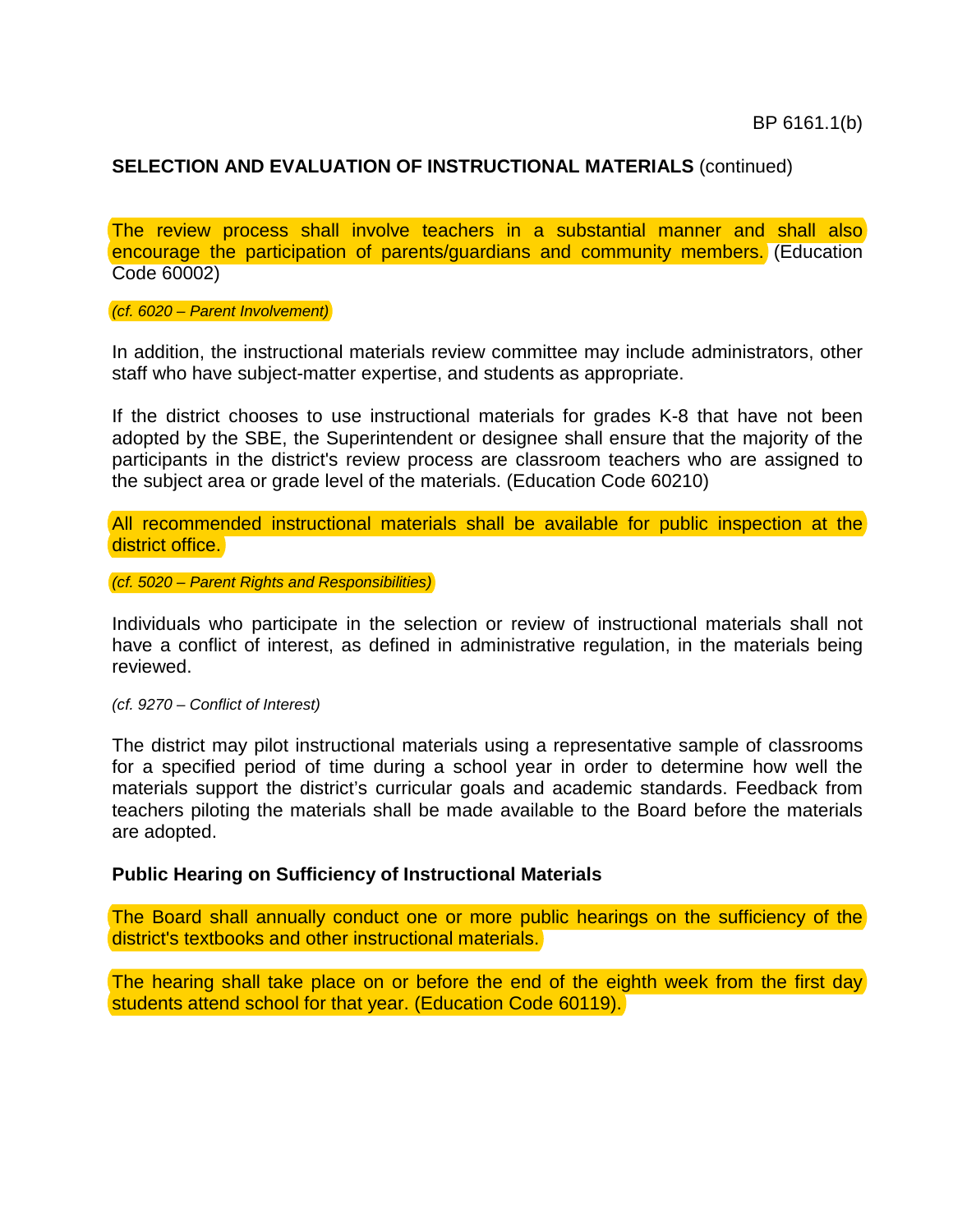The Board encourages participation by parents/guardians, teachers, interested community members, and bargaining unit leaders at the hearing. Ten days prior to the hearing, the Superintendent or designee shall post a notice in three public places within the district containing the time, place, and purpose of the hearing. The hearing shall not take place during or immediately following school hours. (Education Code 60119)

### *(cf. 9322 – Agenda/Meeting Materials)*

At the hearing(s), the Board shall determine, through a resolution, whether each student in each school, including each English learner, has sufficient textbooks and/or instructional materials that are aligned to the state content standards adopted pursuant to Education Code 60605 or the Common Core State Standards adopted pursuant to Education Code 60605.8 and which are consistent with the content and cycles of the state's curriculum frameworks. in each of the following subjects: (Education Code 60119)

- 1. Mathematics
- 2. Science
- 3. History-social science
- 4. English language arts, including the English language development component of an adopted program
- 5. World/foreign language
- 6. Health

The Board shall also determine the availability of science laboratory equipment, as applicable to science laboratory courses offered in grades 9-12. (Education Code 60119)

In making these determinations, the Board shall consider whether each student has sufficient textbooks and/or instructional materials to use in class and to take home. However, this does not require that each student have two sets of materials. The materials may be in a digital format as long as each student, at a minimum, has and can access the same materials in the class and to take home as all other students in the same class or course in the district and has the ability to use and access them at home. However, the materials shall not be considered sufficient if they are photocopied sheets from only a portion of a textbook or instructional materials copied to address a shortage. (Education Code 60119)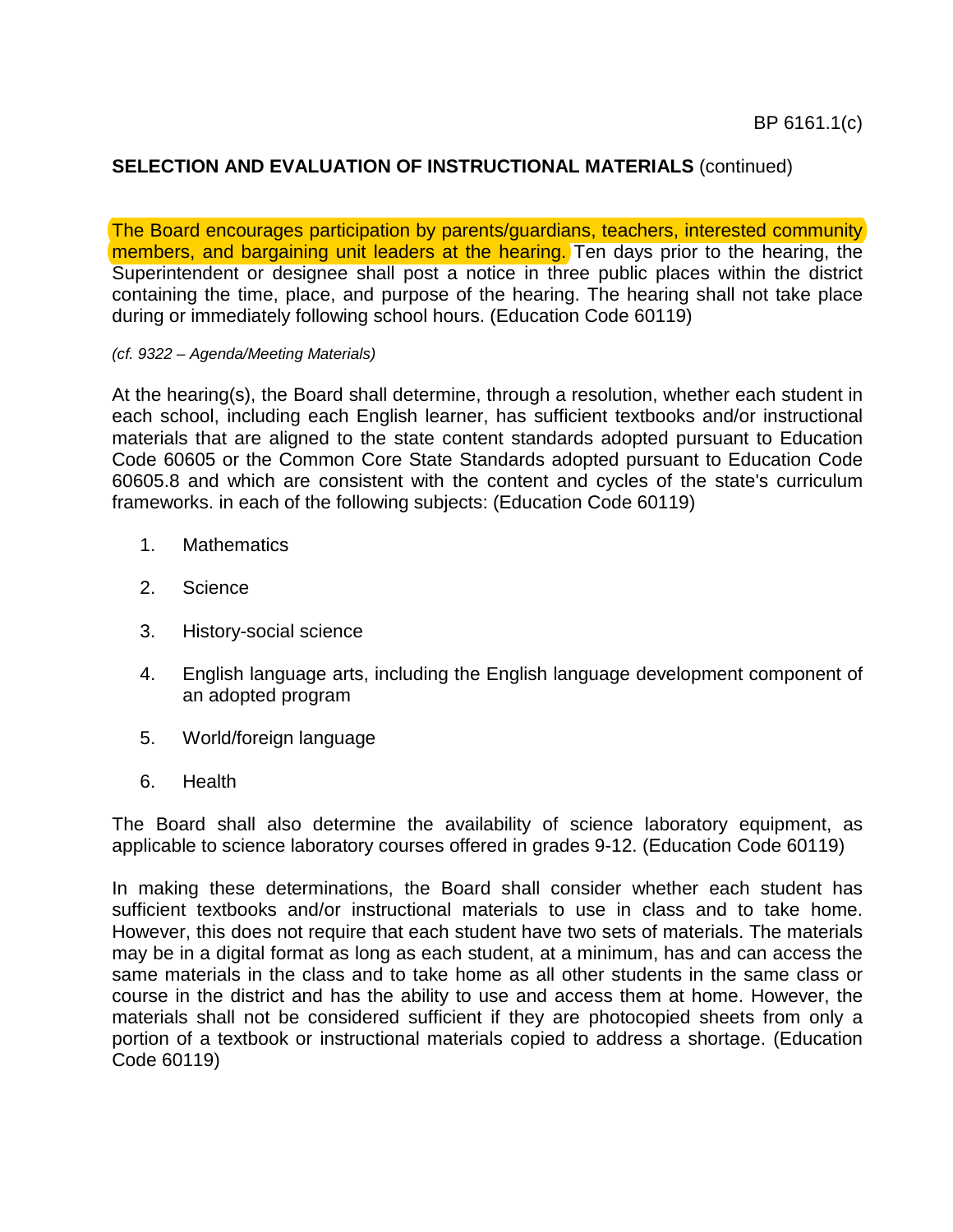If the Board determines that there are insufficient textbooks and/or instructional materials, the Board shall provide information to classroom teachers and to the public, setting forth for each school in which an insufficiency exists, the percentage of students who lack sufficient standards-aligned textbooks or instructional materials in each subject area, and the reasons that each student does not have sufficient textbooks and/or instructional materials. The Board shall take any action, except an action that would require reimbursement by the Commission of State Mandates, to ensure that each student has sufficient materials within two months of the beginning of the school year in which the determination is made. (Education Code 60119)

The degree to which every student has sufficient access to standards-aligned instructional materials shall be included in the district's local control and accountability plan. (Education Code 52060)

*(cf. 0460 – Local Control and Accountability Plan)* 

## **Complaints**

Complaints concerning instructional materials shall be handled in accordance with law, Board policy and administrative regulation.

*(cf. 1312.2 – Complaints Concerning Instructional Materials/Library Books) (cf. 1312.4 – Williams Uniform Complaint Procedures)* 

*Legal Reference:* 

*EDUCATION CODE 1240 County superintendent, general duties 220 Prohibition against discrimination 1240 County superintendent, general duties 33050-33053 General waiver authority 33126 School Accountability Report Card 35272 Education and athletic materials 44805 Enforcement of course of studies; use of textbooks, rules and regulations 49415 Maximum textbook weight 51501 Subject matter reflecting on race, color, etc. 52060-52077 Local control and accountability plan 60000-60005 Instructional materials, legislative intent 60010 Definitions 60040-60052 Instructional requirements and materials [60060-60063.45](https://60060-60063.45) Requirements for publishers and manufacturers 60070-60076 Prohibited acts (re instructional materials) 60110-60115 Instructional materials on alcohol and drug education 60119 Public hearing on sufficiency of materials 60200-60210 Elementary school materials 60226 Requirements for publishers and manufacturers 60350-60352 Core reading program instructional materials 60400-60411 High school textbooks*